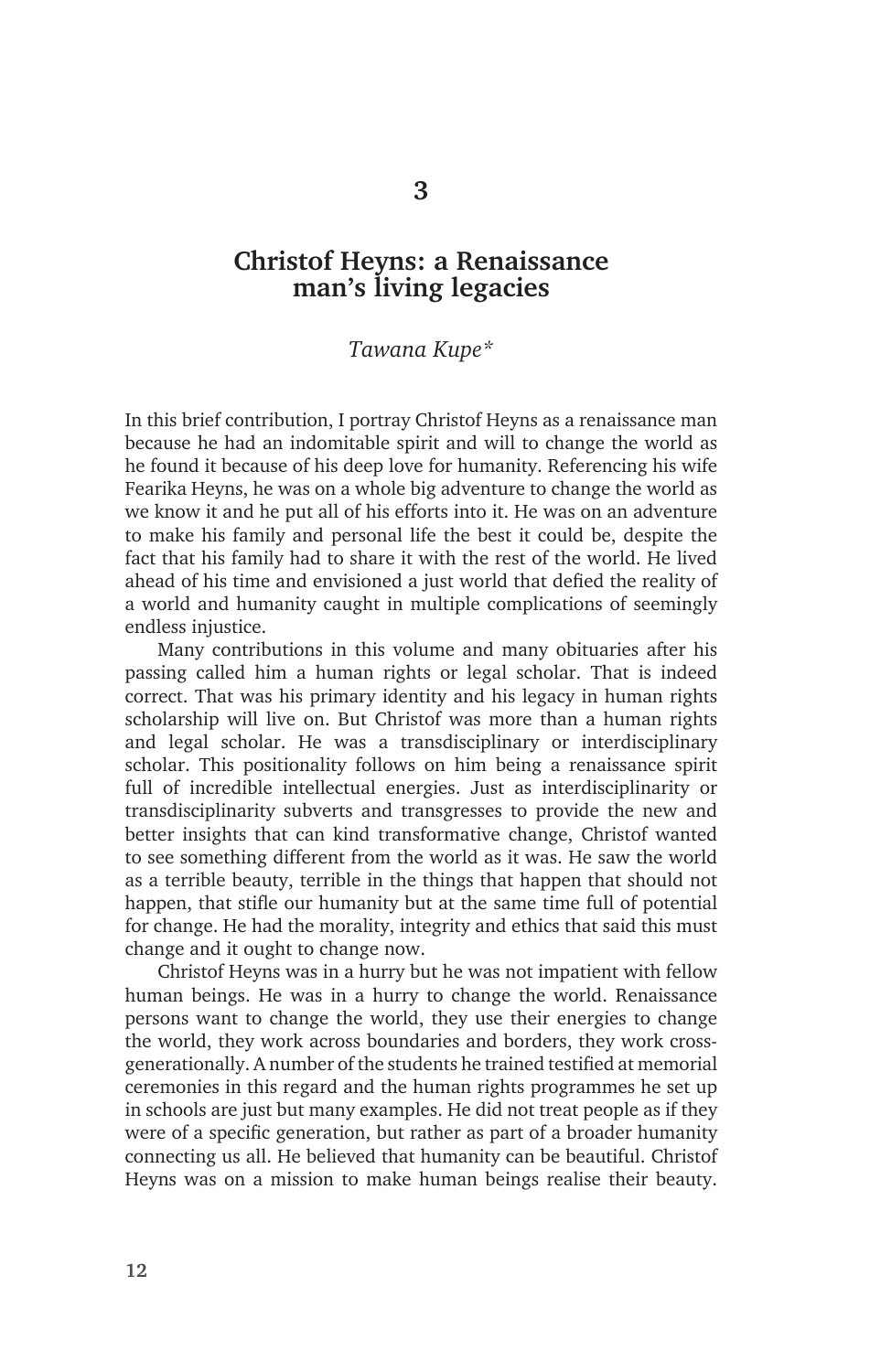He rebelled against the circumstances that distorted the beauty of humanity. His rebelliousness was imbued with humanity, with a greater spirit to advance justice. So, it is that he fought against apartheid (among many other crimes against humanity) and contributed to the writing of an exemplary constitution. His life's work to create a just society was endless and is energy visibly boundless.

So, as a renaissance man he built and created spaces, structures, institutions – centres, institutes, moods, an atmosphere. In all of this creativity he connected people because a renaissance person sees the links beyond the immediate and the disparate.

He saw, in the worlds of a line in a William Blake poem, 'the world in a grain of sand', and the world as a whole was for him a creative space for building a better future. He was a creator. That is why he loved music and played it. He created all of these spaces, created scholars, created in others or instigated, incited and invited others to join the renaissance and to change the world as we know it.

Although rooted academically as he was at the University of Pretoria (UP), he was not confined to UP. Rooted as he was in South Africa in the apartheid era and beyond, he was not confined to South Africa. He extended his efforts to our continent Africa. Rooted as he was to Africa, he did not confine himself to Africa. He extended himself to the whole world and that is why he worked with the United Nations (UN) and other global institutions. In that way he inspired a generation of people who also want to change the world. His contribution is the living legacies of a renaissance man, who was in a hurry, had an indomitable spirit, and wanted to leave world better than he found it.

Christof contributed to the sometimes gradual or quicker, chipping away at the terrible things that happen in the world and laid the foundations for the beautiful world that he wanted to see. For that his living legacies abound. He leaves behind immeasurable inspiration, immense influence and living impact.

There are likely many more, but I would like to draw attention to and celebrate four areas where Christof's hard work and dedication has created a legacy that will live on.

The first is his contribution to weaving the fabric of democratic South Africa. Justice Dikgang Moseneke, former Deputy Chief Justice of South Africa, says in his tribute that he personally knew Christof in the dark days of apartheid and colonialism. Unlike many others, he says, Christof opposed apartheid openly and embraced notions of an inclusive and socially just society. As a founding father of the Centre for Human Rights, at what was then a white conservative UP, his implementation of the Integrated Bar Project in the late 1980's, ensuring the access of black students to traditionally white law firms, as well as his passion for SASVO, the South African Student Volunteer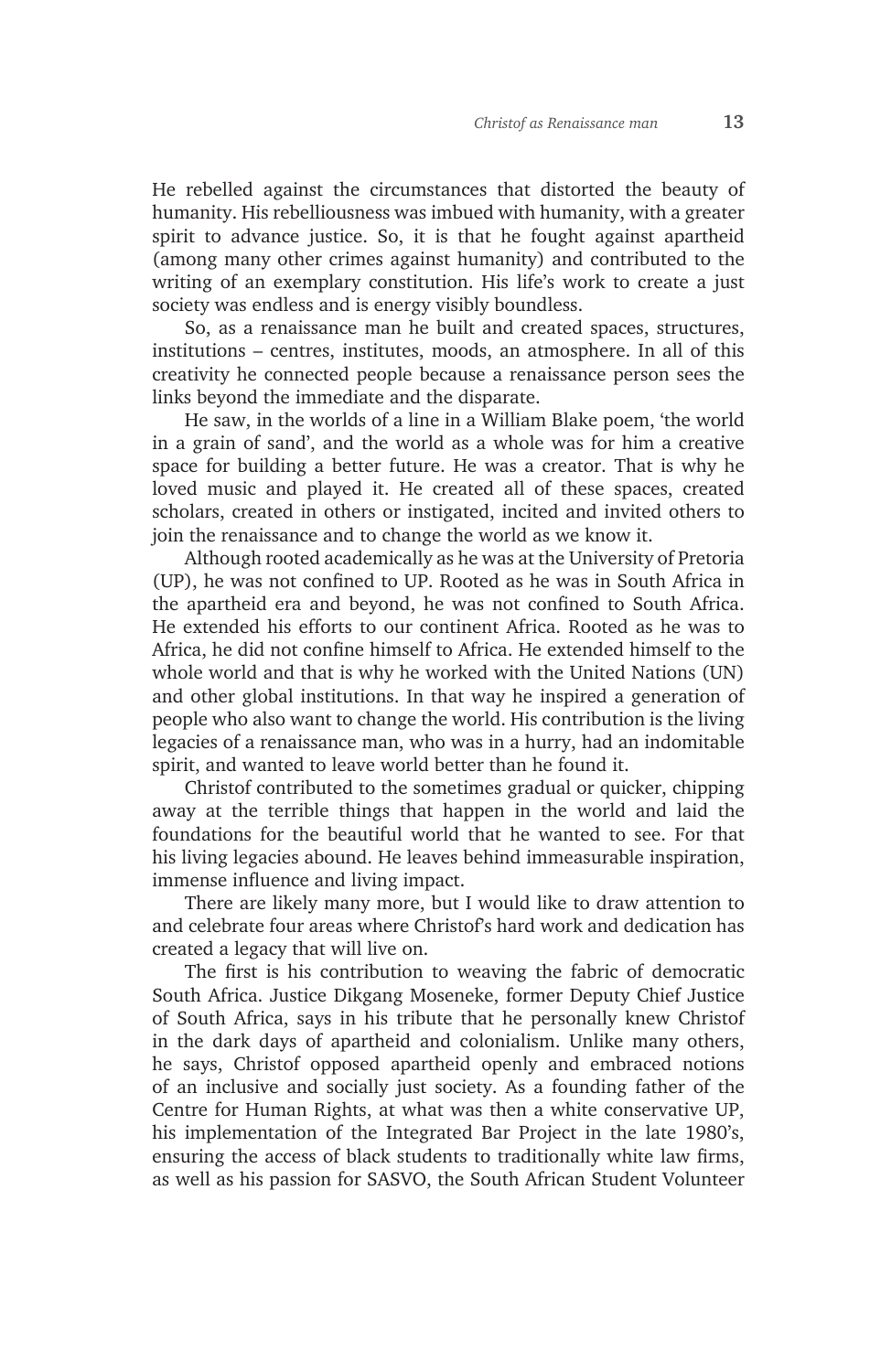Organisation, which aimed to improve the quality of life in rural areas by working with community members on various projects, are just two examples of how he lived his motto, 'From human wrongs to human rights'. The alumni of the Masters' degree programme in Human Rights and Democratisation in Africa recall his optimism about a non-racial future for South Africa based on human rights and the rule of law, and how he worked tirelessly for a new democratic South Africa. His contribution towards the South Africa Constitution is notable not only as it is the supreme law, but even more importantly, it is an articulation of the values and spirit of humans in our country.

The second area where Christof lit little fires everywhere was in his tireless efforts in educating several generations of students to become accomplished human rights lawyers. Having been the Director of the Centre for Human Rights from 1999 to 2006, he served as Dean of the Faculty of Law for four years, before becoming the founding Co-Director of the Institute for International and Comparative Law in Africa (ICLA). He was also an adjunct professor at the Washington College of Law of the American University and since 2005 a Visiting Fellow at Kellogg College at Oxford University. His profound impact in kindling a passion for human rights is seen in the thousands of notes of appreciation from past and present students that have flowed in. A past student from UP's Moot Society writes: 'Only when I read his obituary did I fully realise how many of the experiences that shaped me I owed to Prof Heyns. He was behind everything, from my first international moot and the journal I was first published in, to my LLM programme and my first pay cheque. His legacy will be more than his achievements. It will be the many, many young lives like mine that he changed completely. I will always be grateful.' Another student writes: 'Prof Heyns was a mentor, an inspiration, a supporter, a giant. Generations of law students benefitted from the tradition that he has established, and his influence will resonate with many more over the years to come – especially those who use their skills to make the world a better place.'

The third sphere where Christof has left indelible footprints is in his role as an international activist. From 2010 to 2016, he was UN Special Rapporteur on extrajudicial, summary or arbitrary executions. His many important achievements in that role included a ground-breaking report on Lethal Autonomous Robotics and the right to life. He also played a key role in helping update the Minnesota Protocol on the Investigation of Potentially Unlawful Death, published in 2016, and in the same year chaired the UN Independent Investigation on Burundi. From 2017 he took on his most recent role of being a member of the UN Human Rights Committee. He led the drafting of the widely acclaimed General Comment 37 on the right of peaceful assembly, which was published in July 2020. He also led the team that drafted the UN Human Rights